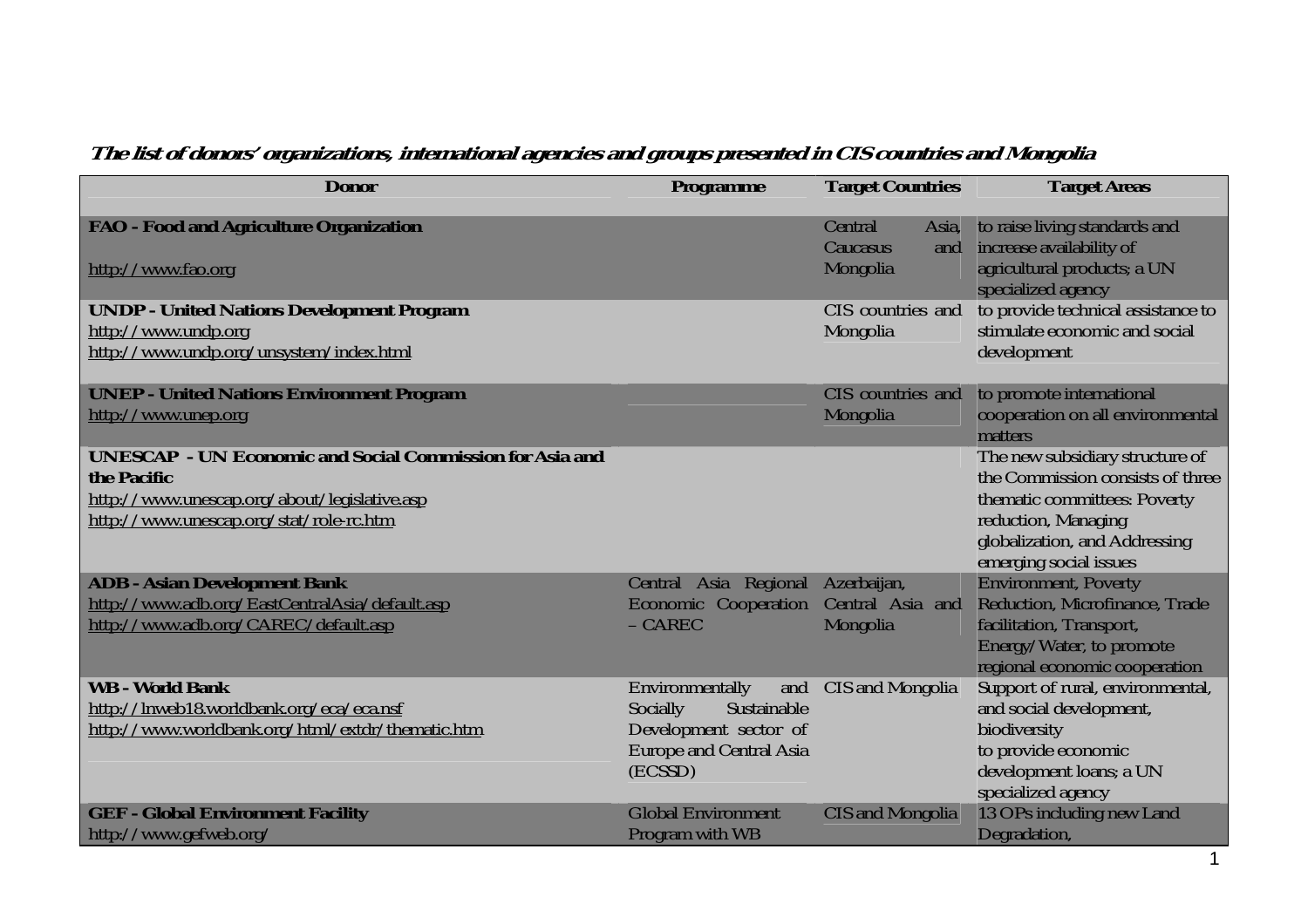| http://www.gefweb.org/What is the GEF/what is the gef.html                                                                                                                                                                                                                                                        |                                                                                                                                                                          |                                                                                                           |                                                                                                                                                                                         |
|-------------------------------------------------------------------------------------------------------------------------------------------------------------------------------------------------------------------------------------------------------------------------------------------------------------------|--------------------------------------------------------------------------------------------------------------------------------------------------------------------------|-----------------------------------------------------------------------------------------------------------|-----------------------------------------------------------------------------------------------------------------------------------------------------------------------------------------|
| <b>SDC</b> - Swiss Agency for Development and Cooperation<br>http://web.mit.edu/urbanupgrading/upgrading/resources/organization<br>s/sdc.html<br>http://www.sdc.admin.ch/index.php?userhash=3322293&nav=397,399<br>399,399&l=e<br>http://www.sdc.admin.ch/regiondoc.php?userhash=3322293&l=e&na<br>$v=4,87,87,87$ | An integral part of all<br>projects and support<br>measures is<br>organizational and<br>institutional<br>development on all<br>levels of the state and<br>civil society. | Russia,<br>Ukraine,<br>Kyrgyzstan,<br>Tajikistan,<br>Armenia<br>and<br>Mongolia                           | Rural development,<br>communication, health, census,<br>statistics                                                                                                                      |
| <b>CGIAR - Consultative Group on Agriculture Research</b><br>http://www.cgiar.org/research/res_areas.html<br>http://www.cgiar.org/research/res_global.html                                                                                                                                                        | Collaborative<br>research<br>program for sustainable<br>agricultural development                                                                                         | Central Asia and<br>Caucasus                                                                              | research focuses on crop<br>productivity, forestry and<br>agroforestry, water management,<br>aquaculture, and livestock,<br>sustainable agriculture, climate<br>change, desertification |
| <b>IFAD - International Fund for Agricultural Development</b><br>http://www.ifad.org                                                                                                                                                                                                                              |                                                                                                                                                                          | Central<br>Caucasus,<br>Asia<br>$\left(\text{exc}\right)$<br>Turkmenistan),<br>Moldova<br>and<br>Mongolia | to promote agricultural<br>development; a UN specialized<br>agency                                                                                                                      |
| <b>EBRD - European Bank for Reconstruction and Development</b><br>http://www.ebrd.org/about/index.htm<br>http://www.ebrd.org/enviro/index.htm<br>http://www.ebrd.org/apply/index.htm                                                                                                                              |                                                                                                                                                                          | <b>CIS</b> and Mongolia                                                                                   | to facilitate the transition of<br>centrally planned economies<br>from Central Europe to Central<br>Asia                                                                                |
| <b>DFID - Department for International Development</b><br>http://www.dfid.gov.uk/<br>http://trinity.wcmc.org.uk/dfidprojects/dfid.htm                                                                                                                                                                             | Europe and Central Asia<br>Department.                                                                                                                                   | Central<br>Asia,<br>Giorgia, Armenia,<br>Azerbaijan,<br>Mongolia, Russia                                  | Poverty reduction, Trade<br>Sustainable development                                                                                                                                     |
| <b>ICARDA</b> - International Centre for Agricultural Research in the<br><b>Dry Area</b><br>http://www.icarda.org<br><b>JICA - Japan International Cooperation Agency</b>                                                                                                                                         | Asia<br>Central<br>and<br>Regional<br>Caucasus<br>Program                                                                                                                | Central Asia and<br>Caucasus                                                                              | Sustainable agriculture and<br>development<br>Central Asia and Policies, Training, Technology                                                                                           |
|                                                                                                                                                                                                                                                                                                                   |                                                                                                                                                                          |                                                                                                           |                                                                                                                                                                                         |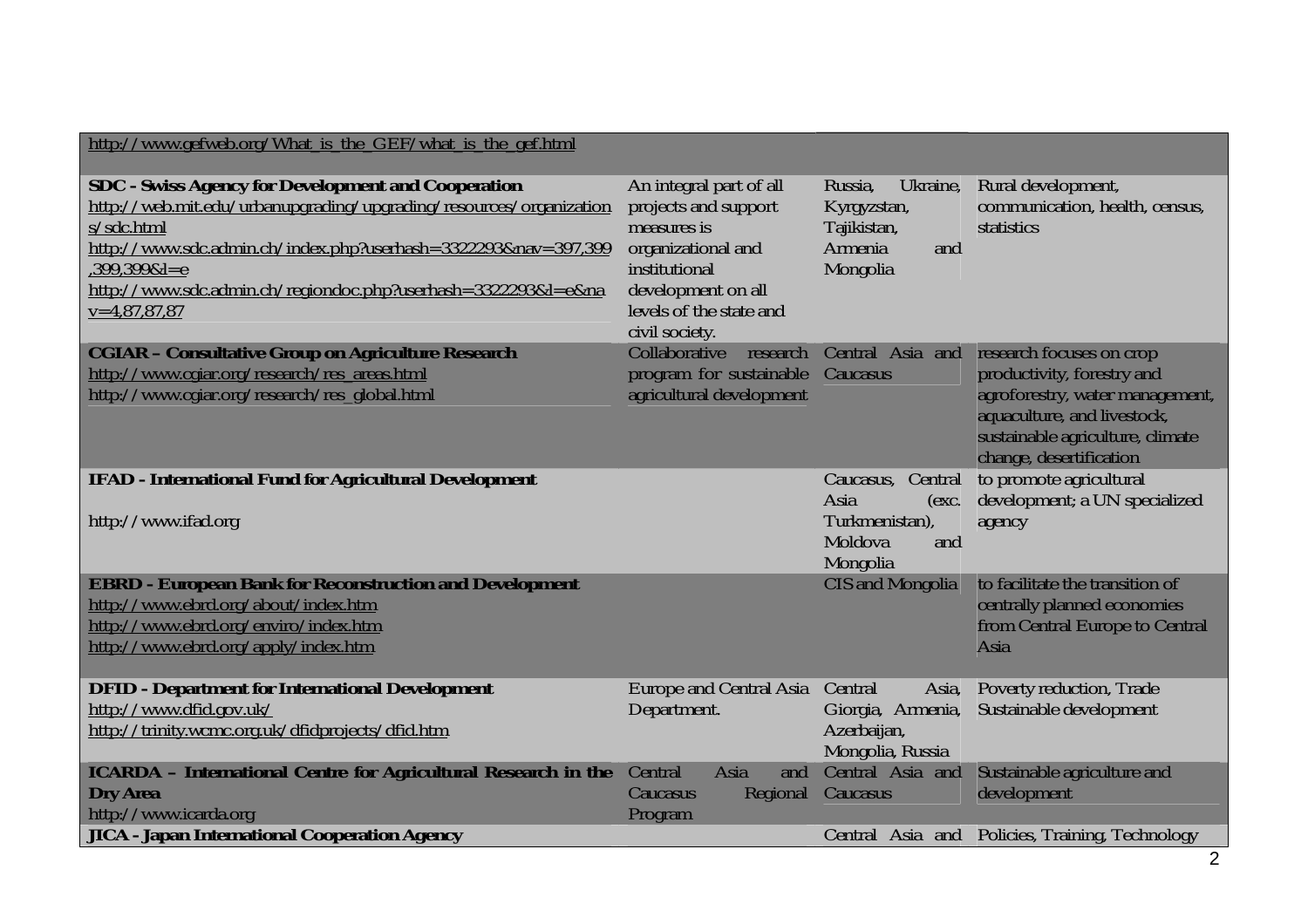| http://www.jica.go.jp/english/index.html                                                                                                                                                                                                                        |                                                              | Caucasus                                                 | transfer, Trade and Infrastructure                                                                                                                                                                                                                         |
|-----------------------------------------------------------------------------------------------------------------------------------------------------------------------------------------------------------------------------------------------------------------|--------------------------------------------------------------|----------------------------------------------------------|------------------------------------------------------------------------------------------------------------------------------------------------------------------------------------------------------------------------------------------------------------|
| <b>GTZ - German Technical Cooperation</b><br>http://www.gtz.de/themen/english/<br>http://www.gtz.de/laender/listeland.asp?spr=2&Thema=12<br>http://www.gtz.de/themen/environment-infrastructure/english/<br>http://www.gtz.de/themen/rural-development/english/ |                                                              | <b>CIS</b><br>(excluding)<br>Belarus)<br>and<br>Mongolia | protection and conservation of<br>natural resources, including<br>control of desertification and<br>forest fires, organized self-help in<br>rural areas, including<br>establishment of rural<br>cooperatives and support of<br>private veterinary services |
| <b>IFC - International Finance Cooperation</b><br>http://ifcln1.ifc.org/ifcext/europe.nsf/                                                                                                                                                                      | Technical assistance<br>programmes                           | CIS countries and<br>Mongolia                            | Agribusinesses, private enterprise<br>development                                                                                                                                                                                                          |
| http://ifcln1.ifc.org/ifcext/europe.nsf/Content/Home<br>http://ifcln1.ifc.org/ifcext/europe.nsf/Content/ProjectInformation<br>http://ifcln1.ifc.org/ifcext/pep.nsf                                                                                              |                                                              |                                                          | to support private enterprise in<br>international economic<br>development; a UN specialized<br>agency and IBRD affiliate                                                                                                                                   |
| <b>IMF - International Monetary Fund</b><br>http://www.imf.org/external/np/exr/facts/tech.htm                                                                                                                                                                   |                                                              | CIS countries and<br>Mongolia                            | to improve the quality of policy-<br>making, and gives advice on how<br>to design and implement<br>effective macroeconomic and<br>structural policies                                                                                                      |
| <b>USAID - US Agency for International Development</b><br>http://qesdb.cdie.org/gbk/overview.html                                                                                                                                                               |                                                              | CIS countries and<br>Mongolia                            | Poverty reduction, SME,<br>sustainable development                                                                                                                                                                                                         |
| <b>TACIS - Technical Assistance to CIS countries</b><br>http://europa.eu.int/comm/external_relations/tacis/intro/                                                                                                                                               | On country level, on<br>regional level and small<br>projects | CIS countries and<br>Mongolia                            | Launched by the EC in 1991, the<br>Tacis Programme provides grant-<br>financed technical assistance to<br>13 countries, and mainly aims at<br>enhancing the transition process<br>in these countries: SME,<br>agriculture, environment and etc.            |
| SIDA - Swedish International Development Cooperation Agency                                                                                                                                                                                                     | the development                                              | Ukraine<br>Russia,                                       | Economic growth, Social equity,                                                                                                                                                                                                                            |
| http://www.sida.se/Sida/jsp/polopoly.jsp?d=166                                                                                                                                                                                                                  | cooperation programme                                        | and Belarus                                              | sustainable use and protection of                                                                                                                                                                                                                          |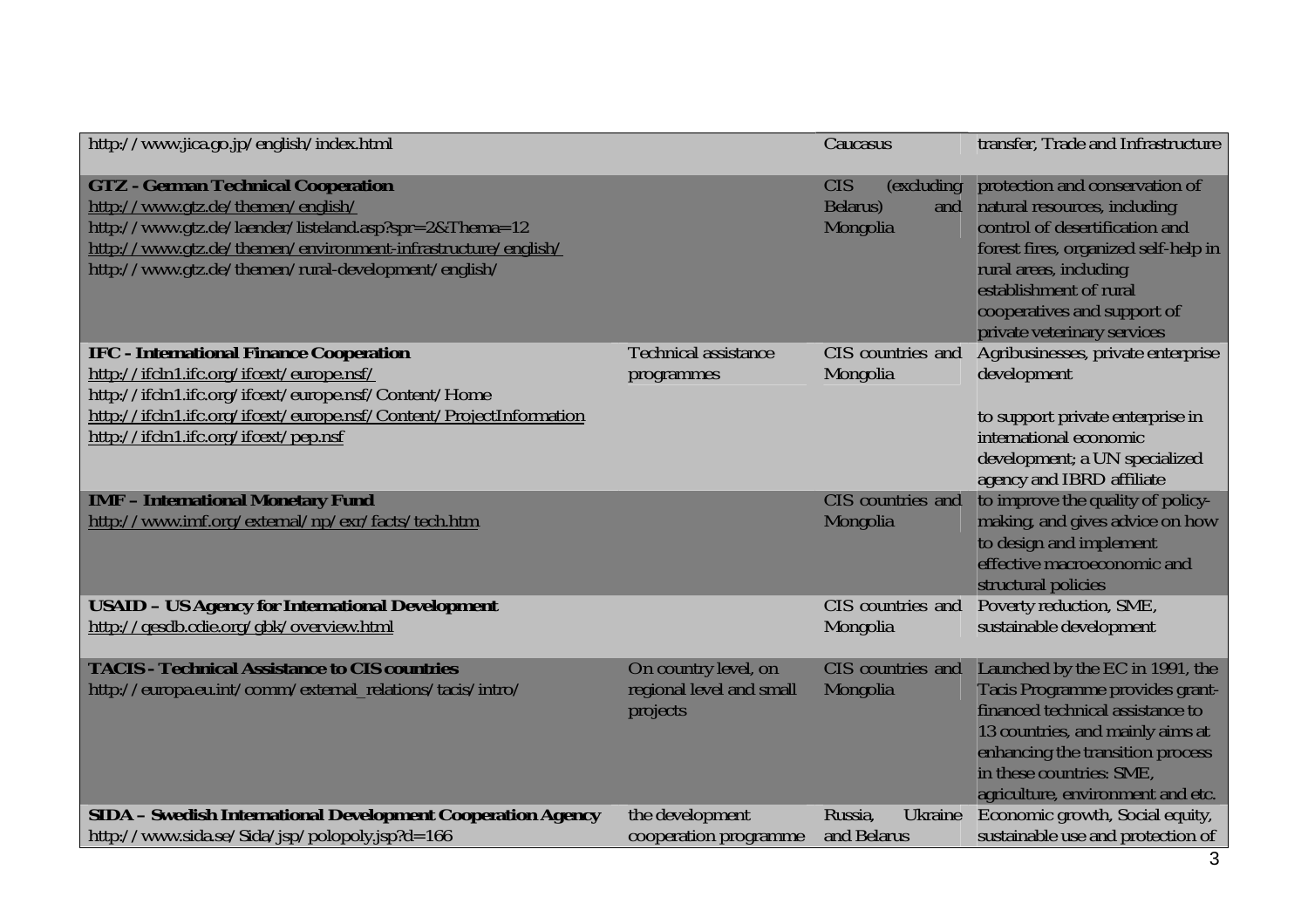| http://www.sida.se/Sida/jsp/polopoly.jsp?d=1780&a=15311                                                                                                                                                                                                          | International<br>Development<br>Cooperation | Moldova,<br>Southern<br>Caucasus<br>and<br><b>Central Asia</b>          | natural resources, small and<br>medium-size industries                                                                                                            |
|------------------------------------------------------------------------------------------------------------------------------------------------------------------------------------------------------------------------------------------------------------------|---------------------------------------------|-------------------------------------------------------------------------|-------------------------------------------------------------------------------------------------------------------------------------------------------------------|
| <b>DEFRA</b> - Britain's Department for the Environment, Food and<br><b>Rural Affairs</b><br>http://www.defra.gov.uk/corporate/index.asp                                                                                                                         |                                             | Eastern<br>Europe,<br>the Caucasus and<br><b>Central Asia</b>           | Ecology and sustainable<br>development                                                                                                                            |
| Helvetas - Swiss Association for International Cooperation<br>http://www.helvetas.ch/english/epj_main.html                                                                                                                                                       |                                             | Kyrgyzstan                                                              | Agricultural sector                                                                                                                                               |
| <b>LIFE Contacts</b><br>http://europa.eu.int/comm/environment/life/contact/index.htm<br>http://europa.eu.int/comm/environment/life/funding/index.htm                                                                                                             |                                             | Eastern<br>Europe<br>and Russia                                         | A multitude of organisations and<br>authorities in the Member States,<br>the candidate are involved in the<br>implementation of the LIFE<br>financial instrument. |
| <b>JBIC - Japan Bank for International Cooperation</b><br>http://www.jbic.go.jp/english/oec/policy/index.php<br>http://www.jbic.go.jp/english/oec/policy/pdf/e jisshi priorityregion.<br>pdf<br>http://www.jbic.go.jp/english/environ/support/overseas/index.php |                                             | Central<br>Asia,<br>Mongolia                                            | economic infrastructure,<br>knowledge assistant in<br>partnership, environmental<br>improvement and anti-pollution<br>mesures                                     |
| <b>AusAID - Australian Government</b><br>http://www.ausaid.gov.au/country/country.cfm?CountryId=37<br>http://www.ausaid.gov.au/                                                                                                                                  | human resource<br>development programs      | Mongolia                                                                | clean water and basic services to<br>the urban poor                                                                                                               |
| <b>Aga Khan Foundation</b><br>http://www.akdn.org/agency/akf.html                                                                                                                                                                                                |                                             | Mainly<br>in<br>Tajikistan,<br>and<br>regionally<br><b>Central Asia</b> | Rural development, food<br>security, education, health, ,<br>in NGOs-enhancement,<br>environment                                                                  |
| <b>SECO - State Secretariat for Economic Affairs</b><br>http://www.seco-<br>cooperation.ch/index.html?lang=en&PHPSESSID=aee32f0b947e7bee<br>201fbdced356d7a2                                                                                                     |                                             | Armenia,<br>Azerbaijan,<br>Georgia,<br>Russia,<br>Kyrgyzstan,           | Poverty reduction by the<br>promotion of sustainable growth<br>and the improvement of<br>standards of living                                                      |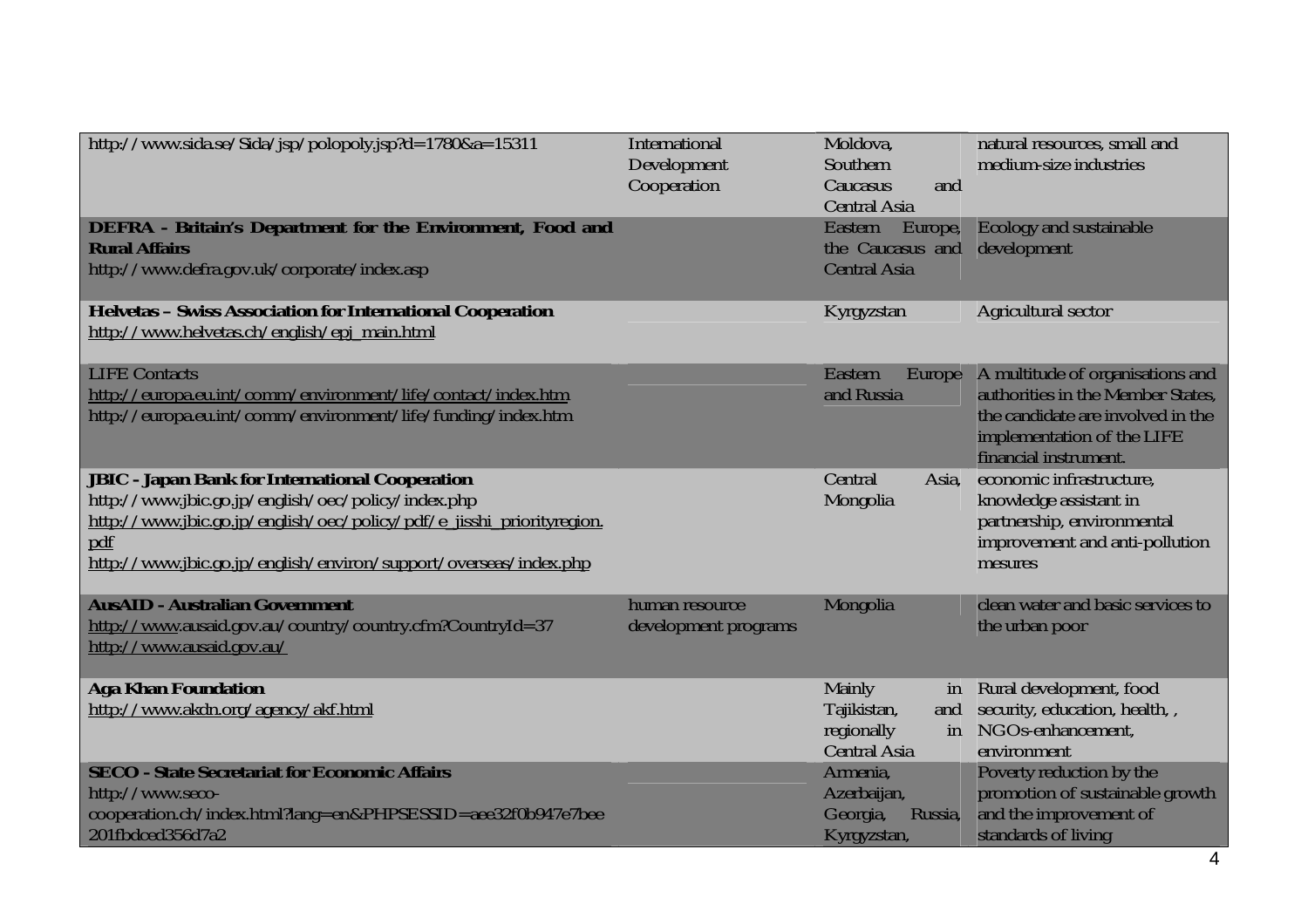| http://www.seco-<br>cooperation.ch/entwicklungsarbeit/00455/index.html?<br>lang=en&PHPSESSID=aee32f0b947e7bee201fbdced356d7a2<br>http://www.seco-<br>cooperation.ch/laender/index.html?lang=en&PHPSESSID=aee32f0b9<br>47e7bee201fbdced356d7a2 | Tajiistan,<br>Uzbekistan,<br><b>Ukraine</b>        |                                                                                                                                                                                                                                                                                                                          |
|-----------------------------------------------------------------------------------------------------------------------------------------------------------------------------------------------------------------------------------------------|----------------------------------------------------|--------------------------------------------------------------------------------------------------------------------------------------------------------------------------------------------------------------------------------------------------------------------------------------------------------------------------|
| The KfW Group (Kreditanstalt für Wiederaufbau)<br>http://www.kfw.de/EN/Die%20Bank/Inhalt.jsp<br>http://www.kfw-mittelstandsbank.de/mportal/English/English.jsp                                                                                |                                                    | <b>SMEs</b>                                                                                                                                                                                                                                                                                                              |
| RoKS - Research on Knowledge Systems http://web.idrc.ca/en/ev-<br>45704-201-1-DO TOPIC.html<br>www.rockfound.org                                                                                                                              |                                                    | initiative of the International<br><b>Development Research Centre</b><br>(IDRC) in partnership with the<br><b>Rockefeller Foundation is</b><br>launching a competition to<br>support research on the social<br>equity and public policy<br>challenges of transformative<br>technologies faced by<br>developing countries |
| <b>Asia-Pacific Economic Cooperation (APEC)</b>                                                                                                                                                                                               | Russia                                             | to promote trade and investment<br>in the Pacific basin                                                                                                                                                                                                                                                                  |
| <b>Black Sea Economic Cooperation Zone (BSEC)</b>                                                                                                                                                                                             | Caucasus,<br>Moldova,<br>Russia,<br><b>Ukraine</b> | to enhance regional stability<br>through economic cooperation                                                                                                                                                                                                                                                            |
| <b>Central European Initiative (CEI)</b>                                                                                                                                                                                                      | Belarus, Moldova,<br><b>Ukraine</b>                | to form an economic and<br>political cooperation group for<br>the region between the Adriatic<br>and the Baltic Seas                                                                                                                                                                                                     |
| <b>Council of Europe (CE)</b>                                                                                                                                                                                                                 | Armenia.<br>Azerbaijan,                            | to promote increased unity and<br>quality of life in Europe                                                                                                                                                                                                                                                              |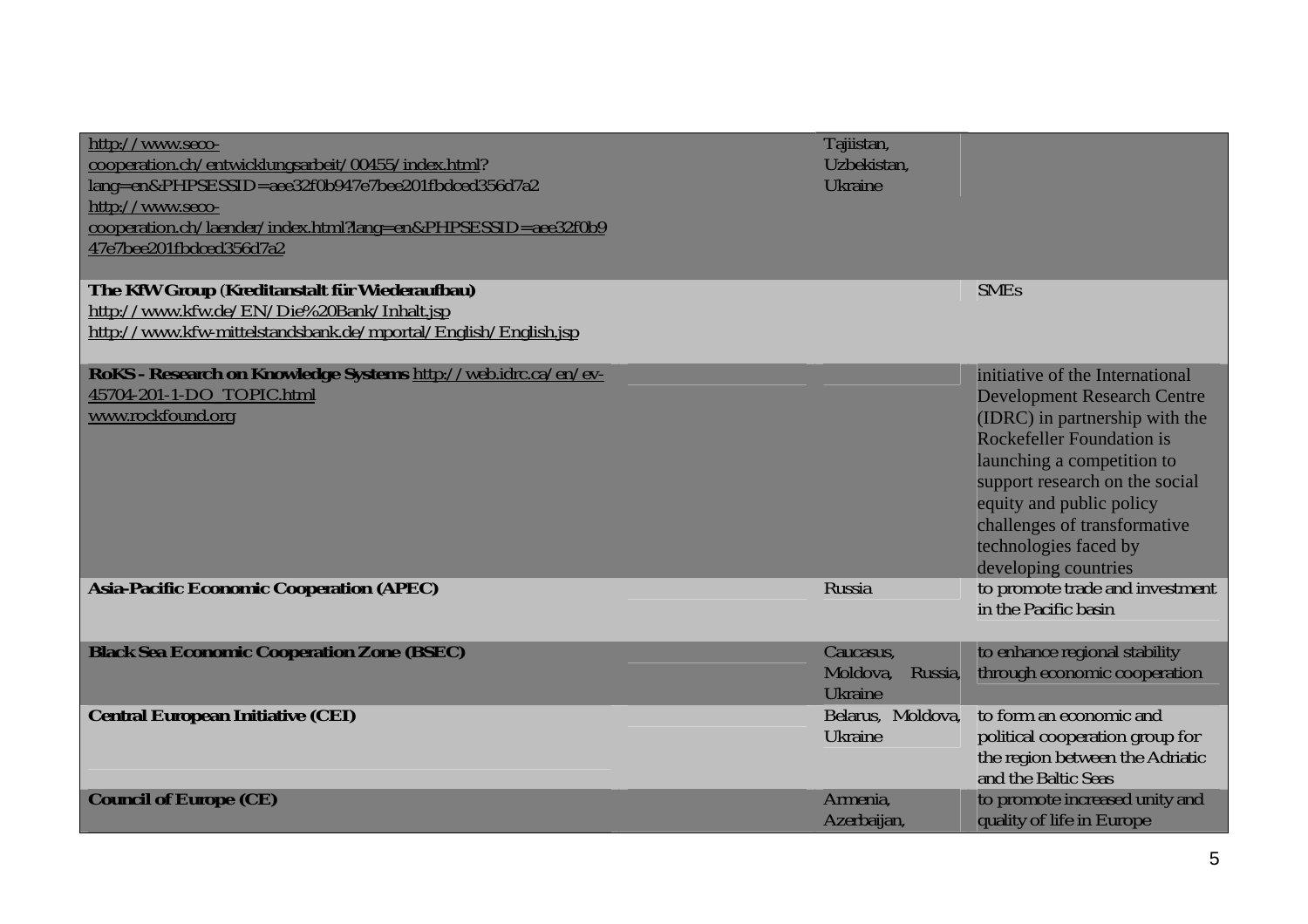|                                                    | Georgia, Moldova,<br>Russia, Ukraine                                                 |                                                                                                                                                                                                                                                                          |
|----------------------------------------------------|--------------------------------------------------------------------------------------|--------------------------------------------------------------------------------------------------------------------------------------------------------------------------------------------------------------------------------------------------------------------------|
| <b>Council of the Baltic Sea States (CBSS)</b>     | Russia                                                                               | to promote cooperation among<br>the Baltic Sea states in the areas<br>of aid to new democratic<br>institutions, economic<br>development, humanitarian aid,<br>energy and the environment,<br>cultural programs and education,<br>and transportation and<br>communication |
| <b>Economic Cooperation Organization (ECO)</b>     | <b>Central Asia</b>                                                                  | to promote regional cooperation<br>in trade, transportation,<br>communications, tourism,<br>cultural affairs, and economic<br>development                                                                                                                                |
| <b>Euro-Atlantic Partnership Council (EAPC)</b>    | <b>CIS</b> countries                                                                 | to discuss cooperation on mutual<br>political and security issues                                                                                                                                                                                                        |
| <b>International Chamber of Commerce (ICC)</b>     | Georgia,<br>Mongolia, Russia,<br>Ukraine                                             | to promote free trade and private<br>enterprise and to represent<br>business interests at national and<br>international levels                                                                                                                                           |
| <b>International Development Association (IDA)</b> | <b>CIS</b><br>countries<br>(excl.<br>Turkmenisatn and<br>and<br>Belorus)<br>Mongolia | to provide economic loans for<br>low-income countries: UN<br>specialized agency and IBRD<br>affiliate                                                                                                                                                                    |
| <b>International Labor Organization (ILO)</b>      | <b>CIS</b> and Mongolia                                                              | to deal with world labor issues; a<br>UN specialized agency                                                                                                                                                                                                              |
| <b>Islamic Development Bank (IDB)</b>              | Azerbaijan,<br>Kazakhstan,                                                           | to promote Islamic economic aid<br>and social development                                                                                                                                                                                                                |